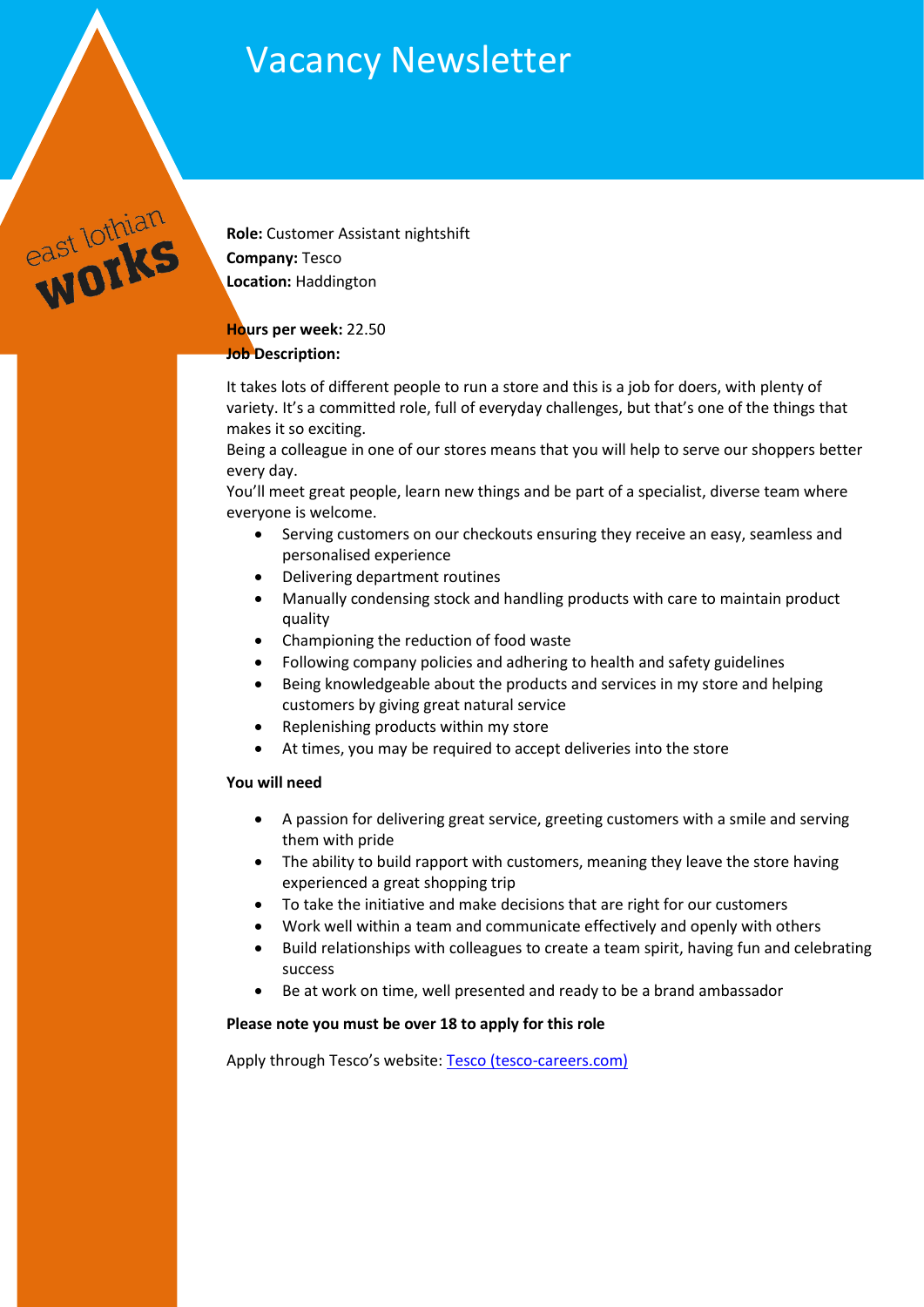**Role:** Online Service Colleague - Days **Company:** ASDA **Location:** Dunbar

**Hours per Week:** 25 **Salary:** £9.36 per hour

#### **Job Description:**

As one of our Online Service Colleagues, you're in the shoes of our customers who've put their trust in you to pick their shopping. You'll be using the latest technology to navigate around the shop floor to pick their shop and to pack it carefully.

Wherever you are we put our customers first. With excellent service and 'extra special' products we work as a team to maximise sales and deliver a great online shopping experience. If you're looking for variety, and can be flexible with your working shift patterns, then there's something to suit everyone in 'online' - you could be working early mornings, evenings and weekends.

#### **About You:**

You'll be naturally friendly and want to get stuck in, working with your team to deliver great results. You'll have an enthusiastic approach and be passionate about delivering the best online shopping experience by ensuring the smooth and safe running of the operation. You'll be able to lift items of all shapes and sizes. You'll be able to meet deadlines and demonstrate attention to detail when picking products.

Apply through Asda's website: [ASDA | Careers](https://www.asda.jobs/vacancy/online-service-colleague---days-36790-dunbar-east-lothian/36809/description/?_channelid=48)

**Role:** Retail Receptionist **Company:** Wren Kitchens **Location:** Edinburgh – Fort Kinnaird

**Hours per week:** 37.5 Mon-Fri **Salary:** Competitive Salary OTE £20,700

## **Main Responsibilities:**

- Provide an excellent customer experience by meeting and greeting all customers coming into the showroom, advising them of our products and design process
- Answering any internal/external phone calls whilst proactively contacting customers to confirm their upcoming kitchen designer appointments
- Have good knowledge of the designer dashboard to support the sales process
- Support the Management team with tasks such as monitoring the showroom diary for availability and cancellations, the roll out of rotas, facilitating conference calls and staff reviews
- Assist in the creation of performance-based reporting, monitoring staff performance and task outcomes
- Measure the quality of customer experience via follow-up calls after quotations. Also liase with the Installations Team and Customer Service for customer queries and feedback

Carry out H&S/stock checks to submit to Head Office as and when required

## **About you:**

- Must have a professional attitude and appearance
- Must be proactive and able to respond to Ad Hoc tasks
- Must have strong IT skills and be proficient in Microsoft Office Suite
- Possess strong verbal and written skills
- Previous receptionist experience is desirable but not essential

Apply online: Retail Receptionist - [Wren Kitchens \(wrencareers.com\)](https://vacancies.wrencareers.com/vacancies/11436/retail-receptionist.html)